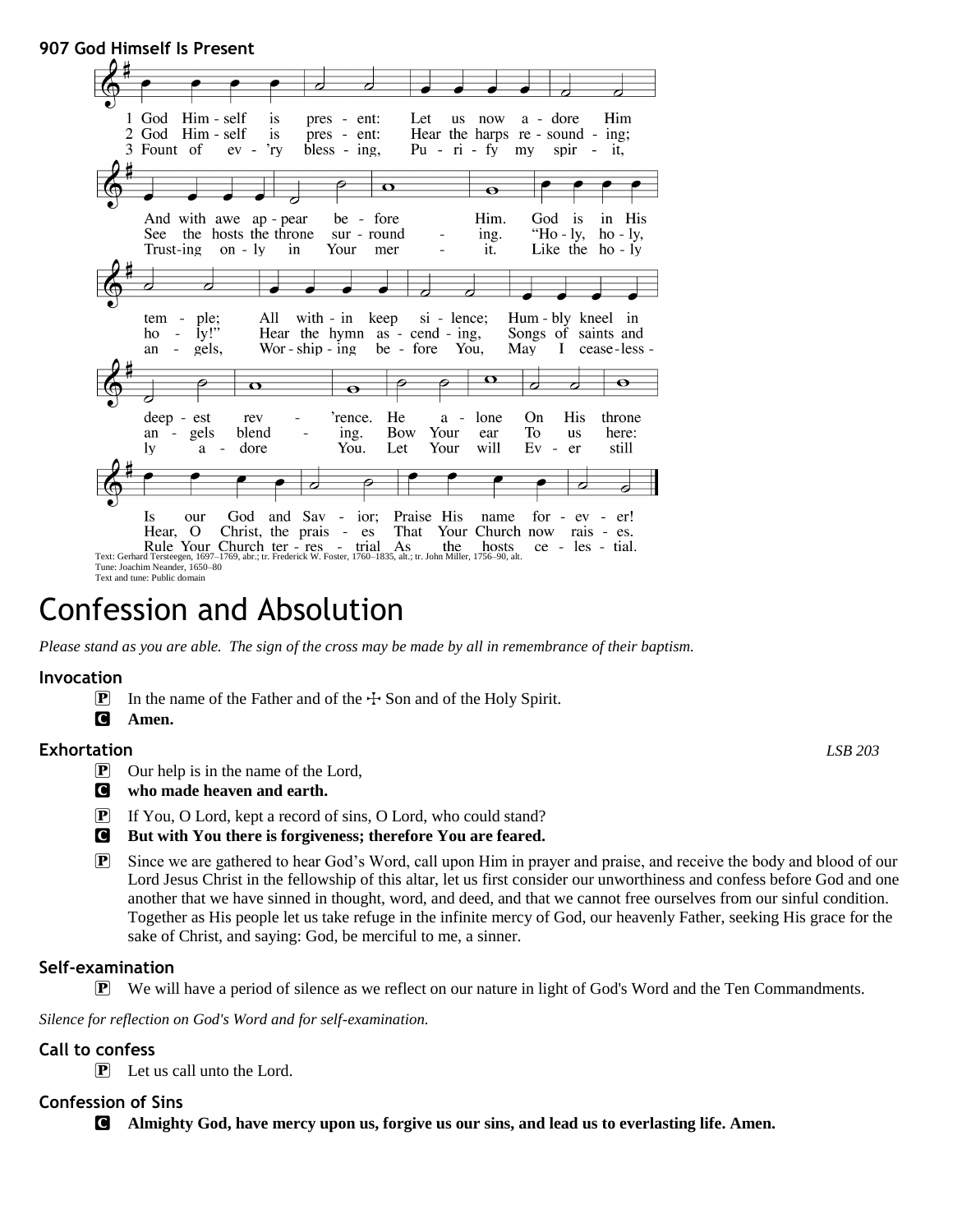### **Absolution** *LSB 203*

P Almighty God in His mercy has given His Son to die for you and for His sake forgives you all your sins. As a called and ordained servant of Christ, and by His authority, I therefore forgive you all your sins in the name of the Father and of the  $\pm$  Son and of the Holy Spirit.

C **Amen.**

# **Sharing the Peace**

- P The peace of the Lord be with you.
- C **And also with you.**

# Service of the Word



# **Salutation and Collect of the Day**

- **P** The Lord be with you.
- C **And also with you.**
- $\left| \mathbf{P} \right|$  Let us pray.

Almighty and everlasting God, You have given us grace to acknowledge the glory of the eternal Trinity by the confession of a true faith and to worship the Unity in the power of the Divine Majesty. Keep us steadfast in this faith and defend us from all adversities; for You, O Father, Son, and Holy Spirit, live and reign, one God, now and forever.

C **Amen.**

# **Verse of the Month**

C **Let all the house of Israel therefore know for certain that God has made him both Lord and Christ, this Jesus whom you crucified. (Acts 2:36)**

*Please be seated.*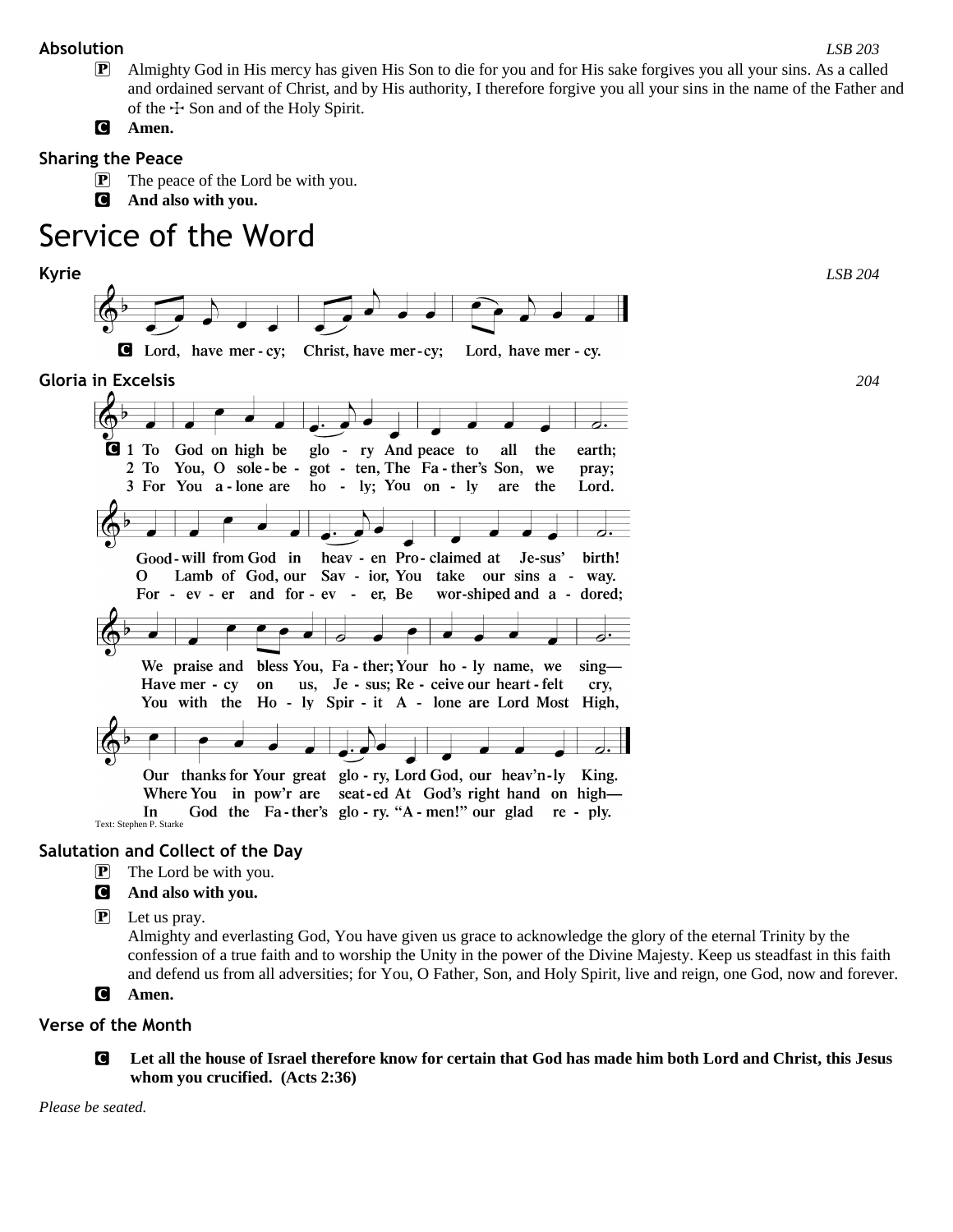#### **Old Testament Reading** *Proverbs 8:1–4, 22–31* <sup>1</sup>Does not wisdom call?

Does not understanding raise her voice?  $2$ On the heights beside the way, at the crossroads she takes her stand; <sup>3</sup>beside the gates in front of the town, at the entrance of the portals she cries aloud: <sup>4</sup>"To you, O men, I call, and my cry is to the children of man. . . . <sup>22a</sup>The LORD possessed me at the beginning of his work, the first of his acts of old.  $^{23}$ Ages ago I was set up, at the first, before the beginning of the earth. <sup>24</sup>When there were no depths I was brought forth, when there were no springs abounding with water. <sup>25</sup>Before the mountains had been shaped, before the hills, I was brought forth,  $^{26}$ before he had made the earth with its fields, or the first of the dust of the world.  $27$ When he established the heavens, I was there; when he drew a circle on the face of the deep,  $^{28}$ when he made firm the skies above, when he established the fountains of the deep,  $2<sup>9</sup>$ when he assigned to the sea its limit, so that the waters might not transgress his command, when he marked out the foundations of the earth,  $30$ <sup>30</sup>then I was beside him, like a master workman, and I was daily his delight, rejoicing before him always,  $31$ <sup>r</sup>ejoicing in his inhabited world and delighting in the children of man." A This is the Word of the Lord.

C **Thanks be to God.**

**Psalmody** *Psalm 8:1–9*

- P O LORD, our Lord, how majestic is your name in all the earth! You have set your glory above the heavens.
- C **Out of the mouth of babes and infants, you have established strength because of your foes, to still the enemy and the avenger.**
- $\mathbb{P}$  When I look at your heavens, the work of your fingers, the moon and the stars, which you have set in place,
- C **what is man that you are mindful of him, and the son of man that you care for him?**
- P Yet you have made him a little lower than the heavenly beings and crowned him with glory and honor.
- C **You have given him dominion over the works of your hands; you have put all things under his feet,**
- $\boxed{\mathbf{P}}$  all sheep and oxen, and also the beasts of the field,
- C **the birds of the heavens, and the fish of the sea, whatever passes along the paths of the seas.**
- P O LORD, our Lord, how majestic is your name in all the earth!
- C **Glory be to the Father and to the Son and to the Holy Spirit; as it was in the beginning, is now, and will be forever. Amen.**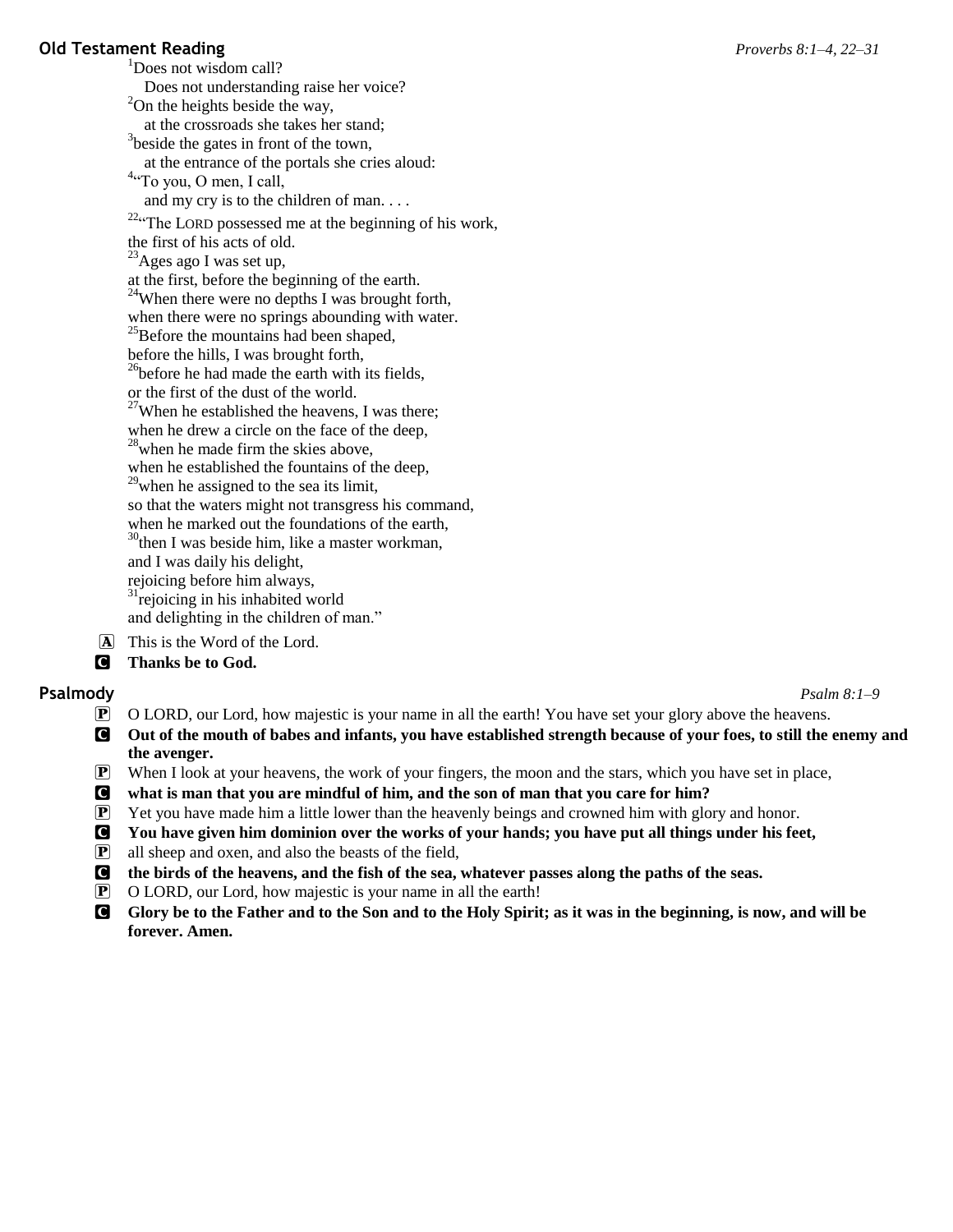<sup>14</sup>Peter, standing with the eleven, lifted up his voice and addressed them, ...

<sup>22</sup>"Men of Israel, hear these words: Jesus of Nazareth, a man attested to you by God with mighty works and wonders and signs that God did through him in your midst, as you yourselves know— $25$ this Jesus, delivered up according to the definite plan and foreknowledge of God, you crucified and killed by the hands of lawless men. <sup>24</sup>God raised him up, loosing the pangs of death, because it was not possible for him to be held by it. <sup>25</sup>For David says concerning him,

"'I saw the Lord always before me,

for he is at my right hand that I may not be shaken;

<sup>26</sup>therefore my heart was glad, and my tongue rejoiced;

my flesh also will dwell in hope.

 $^{27}$ For you will not abandon my soul to Hades,

or let your Holy One see corruption.

<sup>28</sup>You have made known to me the paths of life;

you will make me full of gladness with your presence.'

<sup>29</sup>"Brothers, I may say to you with confidence about the patriarch David that he both died and was buried, and his tomb is with us to this day. <sup>30</sup>Being therefore a prophet, and knowing that God had sworn with an oath to him that he would set one of his descendants on his throne, <sup>31</sup>he foresaw and spoke about the resurrection of the Christ, that he was not abandoned to Hades, nor did his flesh see corruption. <sup>32</sup>This Jesus God raised up, and of that we all are witnesses. <sup>33</sup>Being therefore exalted at the right hand of God, and having received from the Father the promise of the Holy Spirit, he has poured out this that you yourselves are seeing and hearing. <sup>34</sup>For David did not ascend into the heavens, but he himself says,

"The Lord said to my Lord,

Sit at my right hand,

<sup>35</sup>until I make your enemies your footstool.'

<sup>36</sup>Let all the house of Israel therefore know for certain that God has made him both Lord and Christ, this Jesus whom you crucified."

AThis is the Word of the Lord.

C **Thanks be to God.**

*Please stand as you are able.*

#### **Alleluia and Verse**

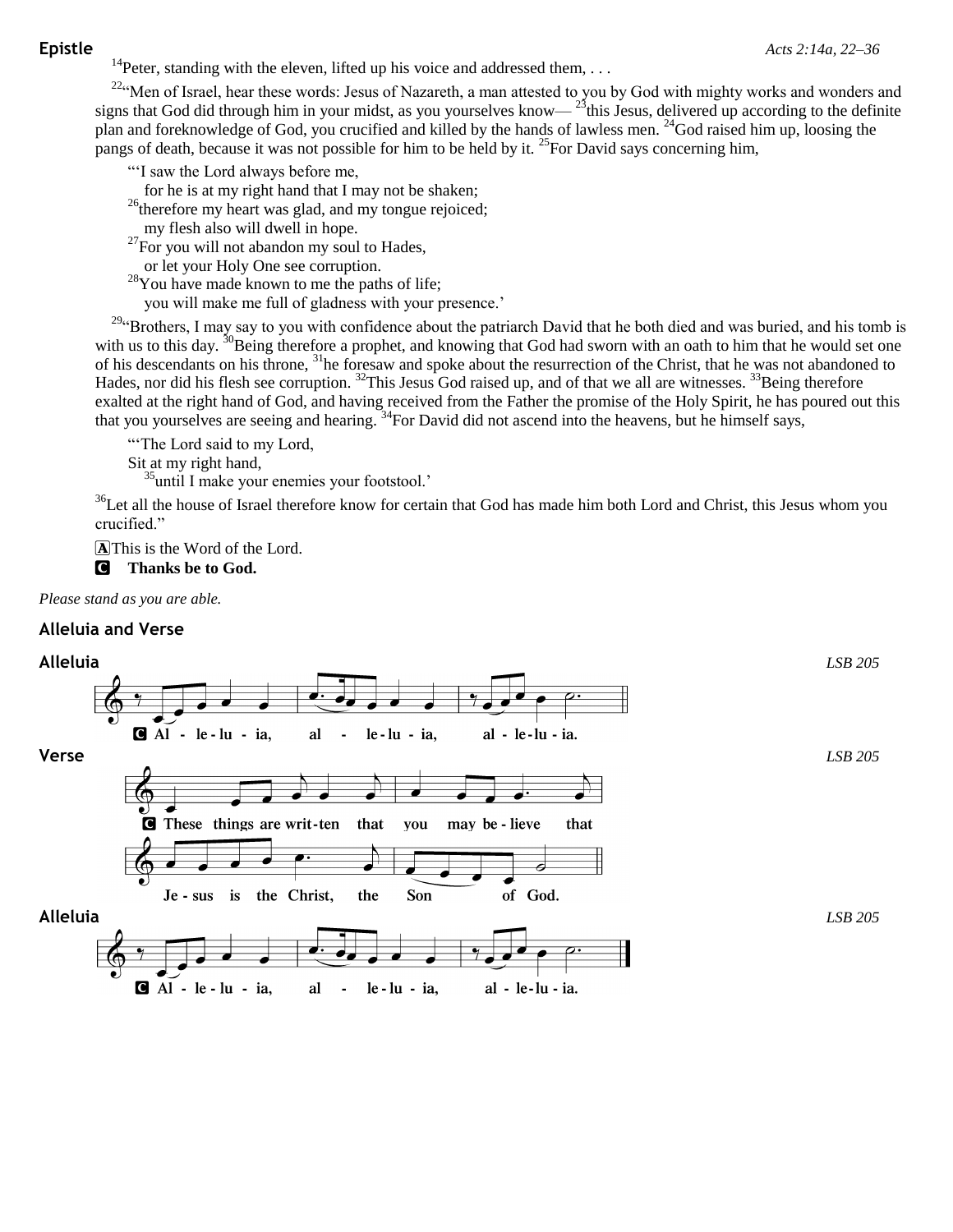# **Holy Gospel** *John 8:48–59*

# **G** Glory to You, O Lord.

 $^{48}$ The Jews answered [Jesus], "Are we not right in saying that you are a Samaritan and have a demon?"  $^{49}$ Jesus answered, "I do not have a demon, but I honor my Father, and you dishonor me. <sup>50</sup>Yet I do not seek my own glory; there is One who seeks it, and he is the judge. <sup>51</sup>Truly, truly, I say to you, if anyone keeps my word, he will never see death." <sup>52</sup>The Jews said to him, "Now we know that you have a demon! Abraham died, as did the prophets, yet you say, 'If anyone keeps my word, he will never taste death.<sup>53</sup>Are you greater than our father Abraham, who died? And the prophets died! Who do you make yourself out to be?"<sup>54</sup>Jesus answered, "If I glorify myself, my glory is nothing. It is my Father who glorifies me, of whom you say, 'He is our God.' <sup>55</sup>But you have not known him. I know him. If I were to say that I do not know him, I would be a liar like you, but I do know him and I keep his word. <sup>56</sup>Your father Abraham rejoiced that he would see my day. He saw it and was glad."<sup>57</sup>So the Jews said to him, "You are not yet fifty years old, and have you seen Abraham?" <sup>58</sup>Jesus said to them, "Truly, truly, I say to you, before Abraham was, I am." <sup>59</sup>So they picked up stones to throw at him, but Jesus hid himself and went out of the temple.

- P This is the Gospel of the Lord.
- C **Praise to You, O Christ.**

# **Apostles' Creed**

C **I believe in God, the Father Almighty, maker of heaven and earth.**

**And in Jesus Christ, His only Son, our Lord, who was conceived by the Holy Spirit, born of the virgin Mary, suffered under Pontius Pilate, was crucified, died and was buried. He descended into hell. The third day He rose again from the dead. He ascended into heaven and sits at the right hand of God the Father Almighty. From thence He will come to judge the living and the dead.**

**I believe in the Holy Spirit, the holy Christian Church, the communion of saints, the forgiveness of sins, the resurrection of the body,** and the life  $+$  everlasting. Amen.

*Please be seated.*

**Sermon**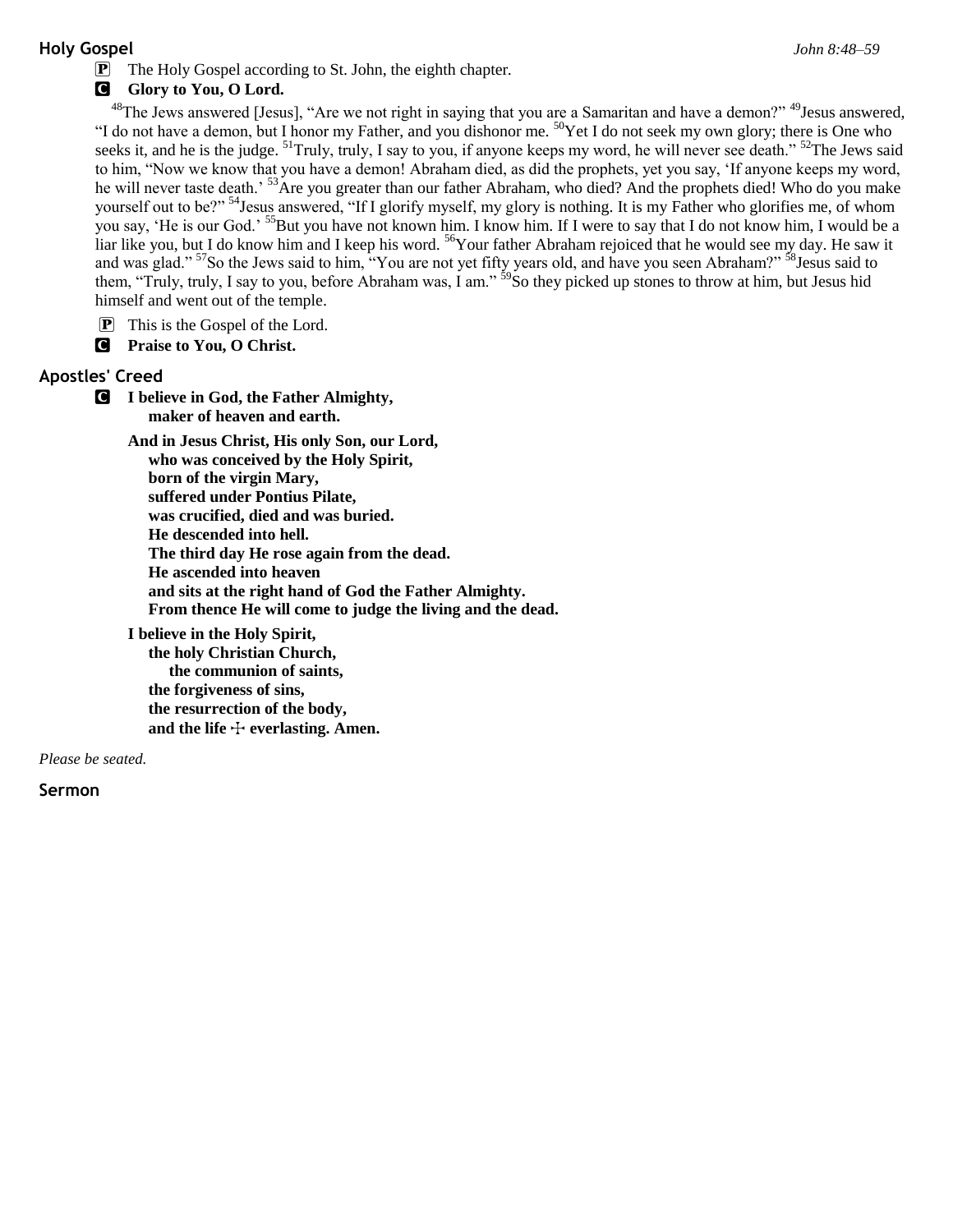

*Please stand as you are able.*

### **Prayer of the Church**

*Please be seated.*

# Service of the Sacrament

*Please stand as you are able.*

### **Preface** *208*

- $\mathbf{P}$  The Lord be with you.
- C **And also with you.**
- $\boxed{\mathbf{P}}$  Lift up your hearts.
- C **We lift them to the Lord.**
- P Let us give thanks to the Lord our God.
- C **It is right to give Him thanks and praise.**
- P It is truly good, right, and salutary that we should at all times and in all places give thanks to You, O Lord, holy Father, almighty and everlasting God, for the countless blessings You so freely bestow on us and all creation. Above all, we give thanks for Your boundless love shown to us when You sent Your only-begotten Son, Jesus Christ, into our flesh and laid on Him our sin, giving Him into death that we might not die eternally. Because He is now risen from the dead and lives and reigns to all eternity, all who believe in Him will overcome sin and death and will rise again to new life. Therefore with angels and archangels and with all the company of heaven we laud and magnify Your glorious name, evermore praising You and saying: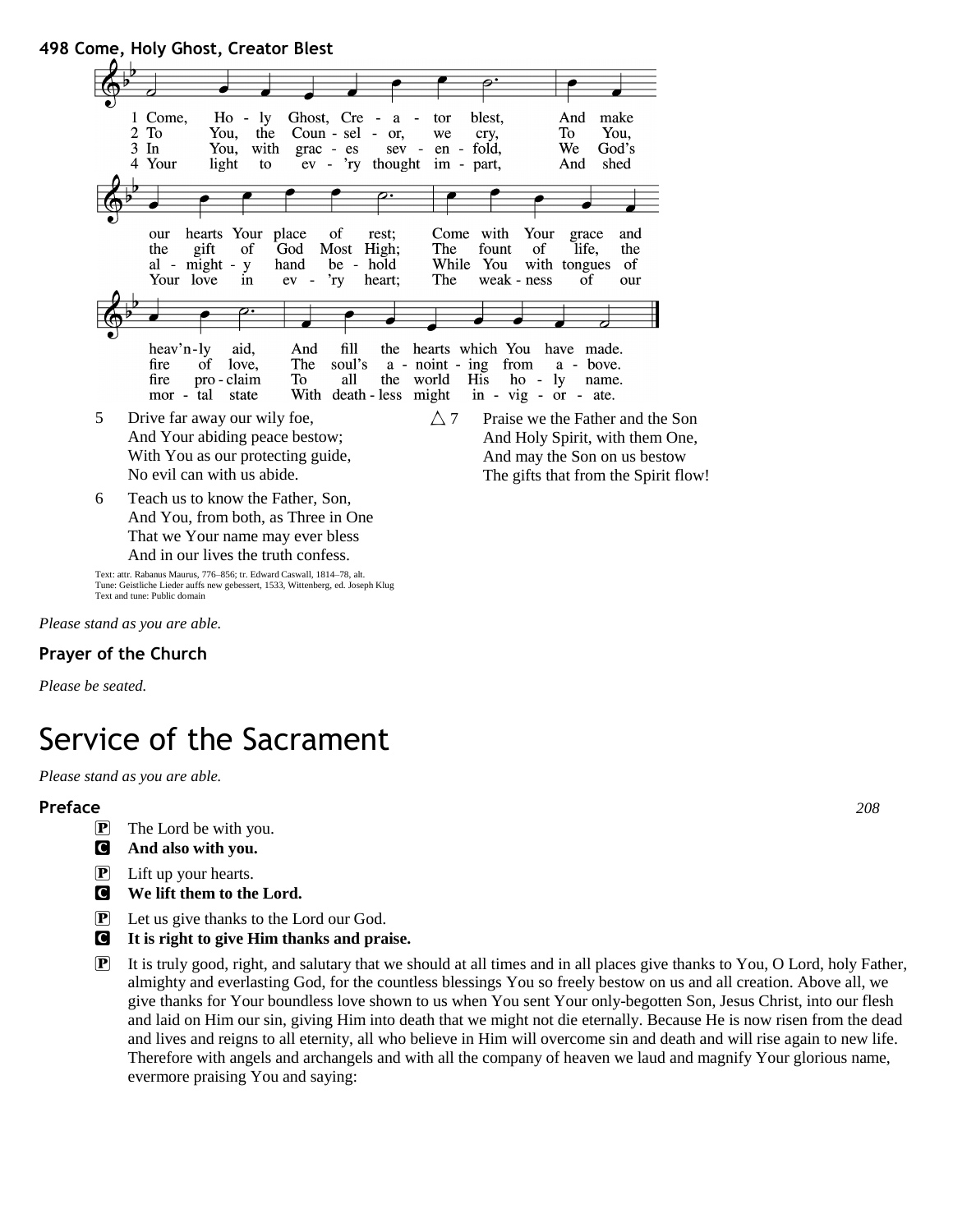

### **Prayer of Thanksgiving**

P Blessed are You, O Lord our God, king of all creation, for You have had mercy on us and given Your only-begotten Son that whoever believes in Him should not perish but have eternal life.

You once revealed Your name to Moses in the burning bush; and through Your beloved Son, Jesus Christ, You unveiled the mystery of Your holy name in the Trinity of persons and the Unity of being.

Grant that we, who have been baptized and instructed in the triune name, may faithfully eat and drink of Your Son's body and blood and worship You in spirit and truth, O Father, through Your Son in the Holy Spirit.

Hear us as we pray in His name and as He has taught us:

### **Lord's Prayer**

- C **Our Father who art in heaven,**
	- **hallowed be Thy name, Thy kingdom come, Thy will be done on earth as it is in heaven; give us this day our daily bread; and forgive us our trespasses as we forgive those who trespass against us; and lead us not into temptation, but deliver us from evil. For Thine is the kingdom and the power and the glory forever and ever. Amen.**

# **The Words of Our Lord**

P Our Lord Jesus Christ, on the night when He was betrayed, took bread, and when He had given thanks, He broke it and gave it to the disciples and said: "Take, eat; this is  $My + body$ , which is given for you. This do in remembrance of Me."

In the same way also He took the cup after supper, and when He had given thanks, He gave it to them, saying: "Drink of it, all of you; this cup is the new testament in My  $+$  blood, which is shed for you for the forgiveness of sins. This do, as often as you drink it, in remembrance of Me."

#### **Pax Domini**

- **P** The peace of the Lord be with you always.
- C **Amen.**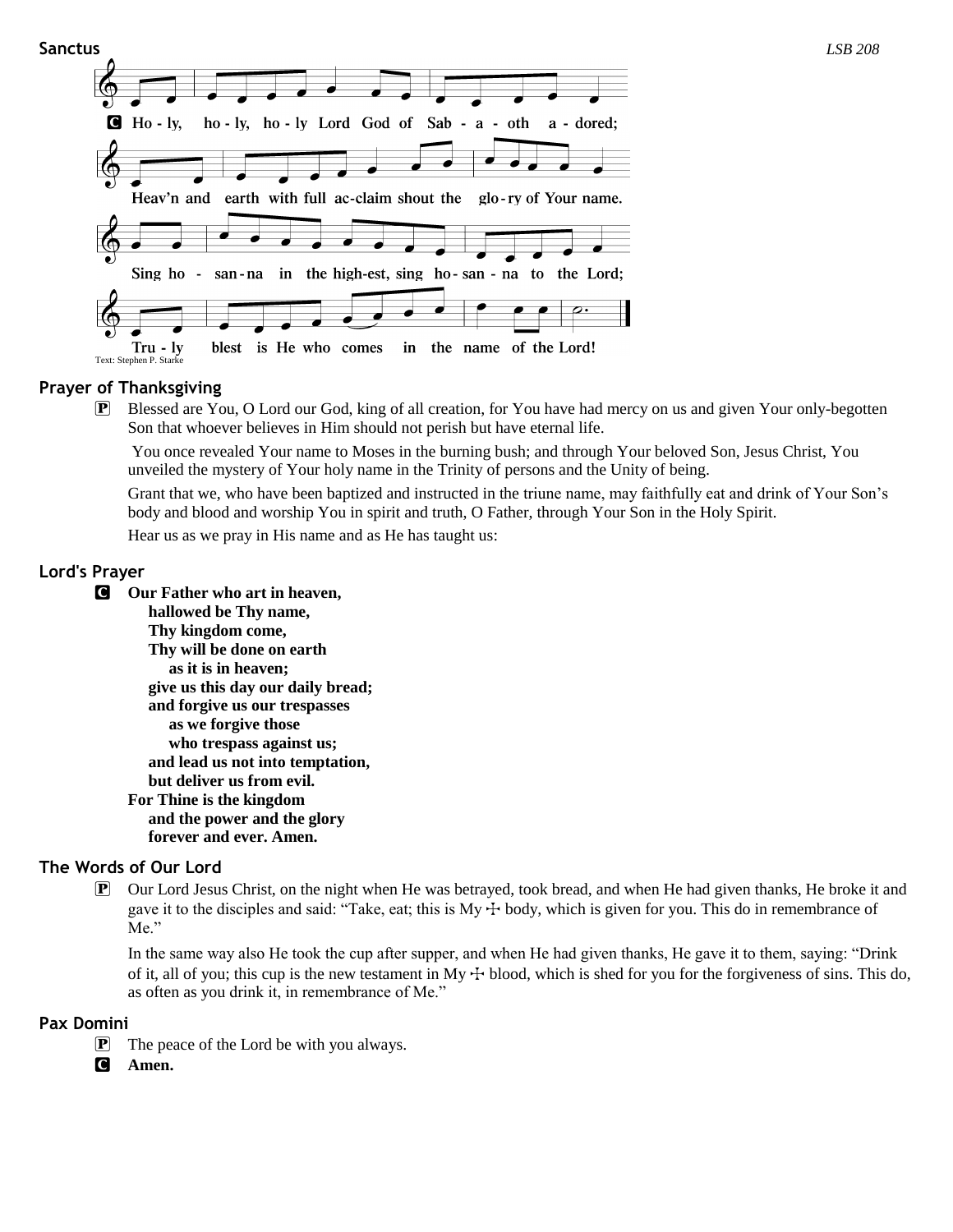

#### *Please be seated.*

#### **Distribution**

*The pastor and those who assist him receive the body and blood of Christ first and then distribute them to those who come to receive, saying:*

#### **Distribution**

Take, eat; this is the true body of our Lord and Savior Jesus Christ, given into death for your sins. **Amen.**

Take, drink; this is the true blood of our Lord and Savior Jesus Christ, shed for the forgiveness of your sins. **Amen.**

*In dismissing the communicants, the following is said:*

#### **Dismissal Statement**

- $\mathbb{P}$  The body and blood of our Lord Jesus Christ strengthen and preserve you in body and soul to life everlasting. Depart  $\pm$ in peace and joy.
- C **Amen.**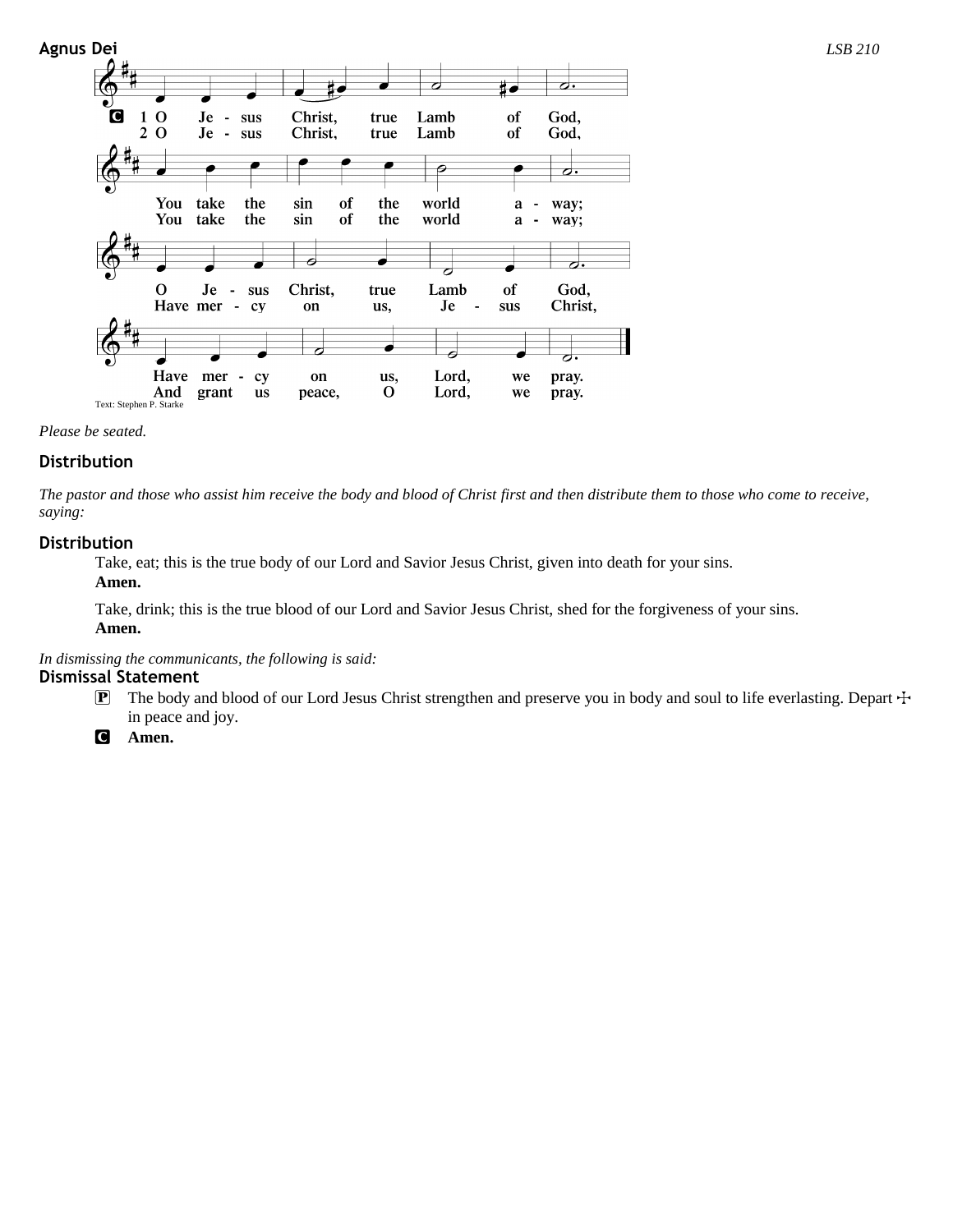**507 Holy, Holy, Holy** *sts. 1–4*  $Ho - ly,$ God Al - might  $ho - ly$ ,  $1y!$ Lord  $\mathbb{Z}^2$ y! ho J.  $2$  H<sub>o</sub> -  $1y$ ,  $ho - iy$ , ho  $\sim$  $1y!$ All the saints a - dore Thee.  $3$  Ho - ly,  $ho - ly$ , ho  $\sim$  $1y!$ Though the dark-ness hide Thee.  $4$  H<sub>o</sub> -  $1y$ , God Al - might - y!  $ho - ly$ , ho  $\bar{\mathcal{A}}$  $1<sub>V</sub>!$ Lord  $\overline{\mathbf{C}}$  $\operatorname{Ear}$  - $1v$ the morn ing our song shall rise to Thee;  $in$ Cast - ing down their gold - en crowns a - round the glass -  $y$ sea; Though the eye of sin - ful man Thy glo - ry may not see, Thy works shall praise Thy name in earth and sky and sea. All  $ci$  - ful and might -  $y!$  $Ho - ly$ ,  $ho - ly$ , ho  $\sim$ ly, mer  $\sim$ ing down be - fore<br>is none be - side Thee, Cher -  $u$  -  $b$ im and  $ser - a$ -phim fall -On - ly Thou art  $ho - ly;$ Thee, there  $Ho - Iy$ , ho - ly, ho - ly, mer  $\sim$   $$ ci - ful and might - y! God in three per sons, bless - ed Trin  $- i - ty!$ ev - er - more<br>love, and pu Which wert and art and shalt be. fect in pu -  $ri$  - ty.<br>Trin -  $i$  - ty! Per pow'r,  $in$ God in three bless - ed per - sons,

Text: Reginald Heber, 1783–1826 Tune: John B. Dykes, 1823–76 Text and tune: Public domain

**940 Holy God, We Praise Thy Name** *sts. 1–5*

praise Thy name; God.  $1$  Ho  $1v$ we Lord of all. we glad 2 Hark! The ce - les - tial hymn An gel choirs  $a -$ 3 Lo, the a pos tles' ho  $-1y$ train Join Thy cred  $\blacksquare$ sa -4 Thou art King of  $Glo$  - ry, Christ; Son of God, yet  $\triangle$  5 Ho ther, Ho <sub>1y</sub> ho Son, ly Spir - it,  $\sim$   $-$ Fa  $\overline{\phantom{a}}$  $\overline{\phantom{a}}$ ly.  $\overline{\phantom{a}}$ Thy fore Thee. All earth how  $be$ on scep ter claim, bove are rais - ing; Cher - u bim and ser  $a - phim,$ glad name to  $hal - low;$ Proph - ets swell the re - frain, born of  $Mar - y$ . For us  $sin$ ners sac ri - ficed,  $\sim$ name Thee; Though in three we  $\mathop{\rm es}\nolimits$ sence on lу one,  $\overline{\phantom{a}}$  $\overline{\phantom{a}}$  $\overline{\bullet}$ All heav'n bove a - dore Thee. In  $fi$  - nite Thy  $in$  $a -$ Fill In  $un - ceas - ing$ cho - rus prais-ing, the heav'ns with And the white - robed mar - tyrs fol - low, And from morn to  $As$ to death  $\mathbf{a}$ Trib -  $u$  -  $tar$  -  $y$ , First to break the  $Un - di - vid$ God we claim Thee And,  $\sim$ ed a - dor ing, Thy reign. ing Ev last vast do - main, er is Ho  $\frac{1}{2}$  $\sim$ ly Lord! sweet  $ac - cord$ : ly, ho ly, ho song set of sun Through the Church the goes on. bars of death, Thou hast  $\mathbf O$ - pened heav'n to faith. While bend the knee we the mys - ter - y. own

Text: Latin, c. 4th cent.; German version Katholisches Gesangbuch, 1774, Vienna; tr. Clarence A. Walworth, 1820–1900, alt. Tune: Katholisches Gesangbuch, 1774, Vienna Text and tune: Public domain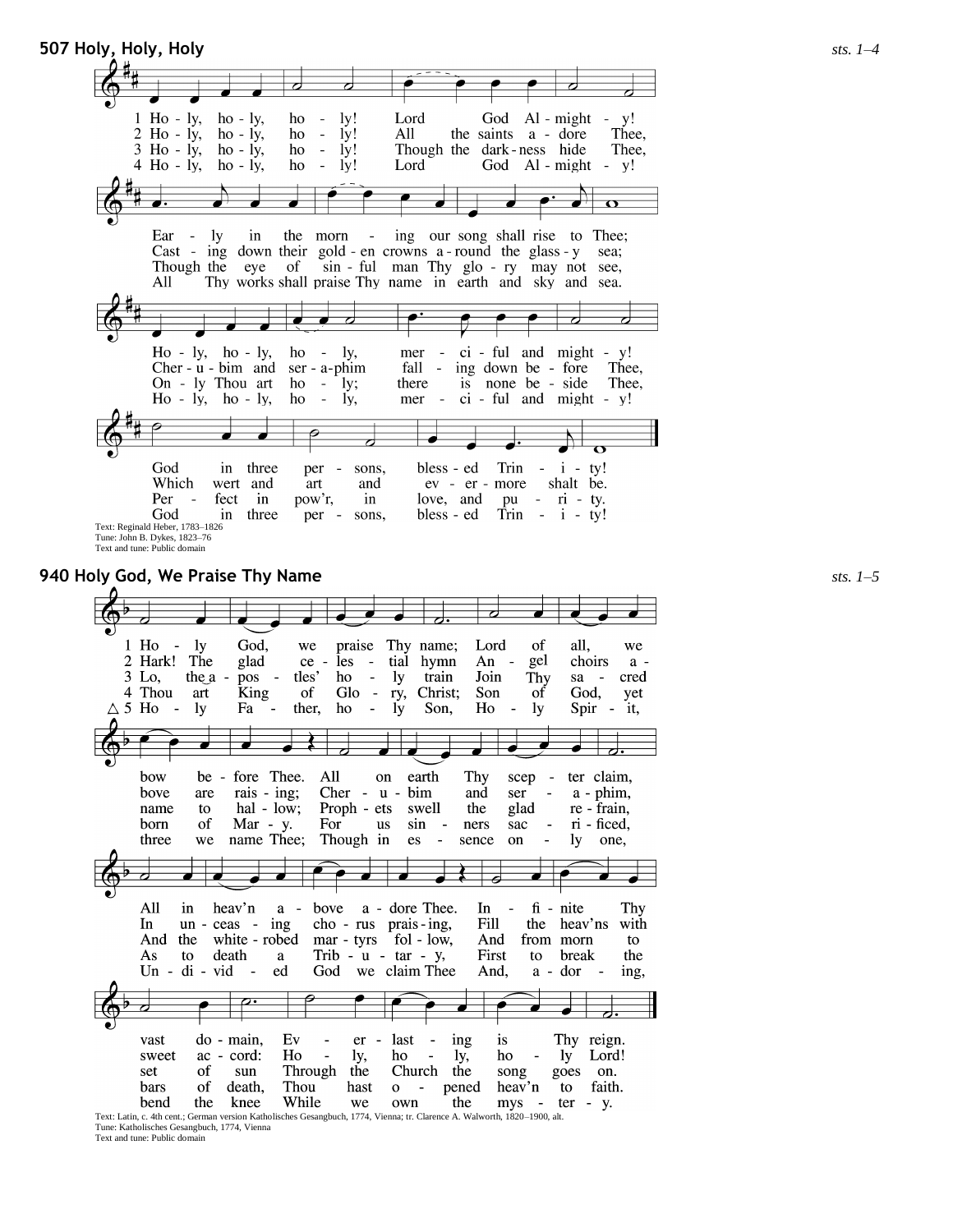**802 Immortal, Invisible, God Only Wise**